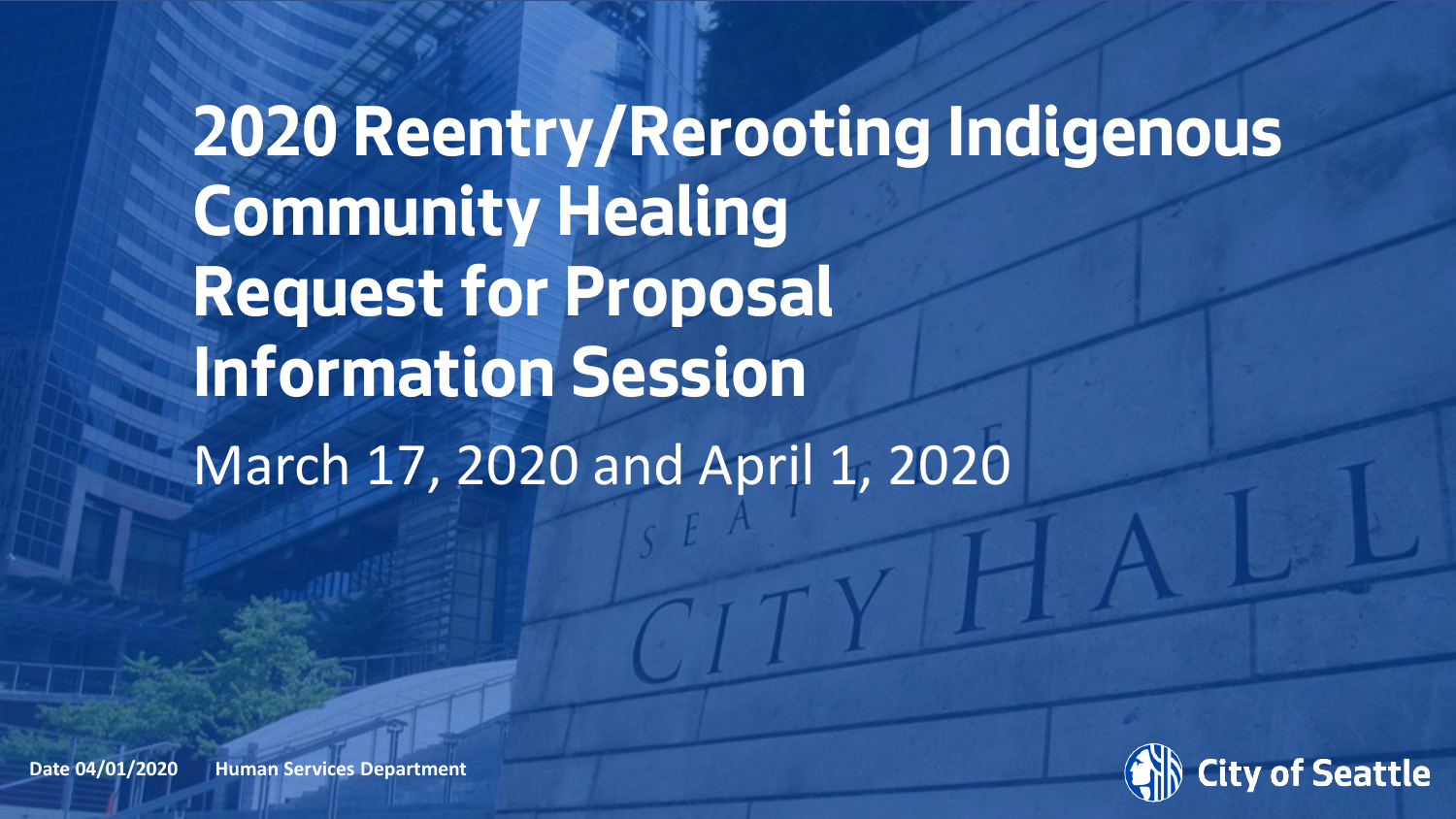# **Proprietary and Confidential Information**

The State of Washington's Public Records Act (Release/Disclosure of Public Records) Under Washington State Law (reference RCW Chapter 42.56, the Public Records Act) states **that all materials received or created by the City of Seattle are considered public records**. These records include but are not limited to: RFP/Q narrative responses, budget worksheets, board rosters, other RFP/Q materials, including written/or electronic correspondence. In addition, HSD RFP/Q application materials are released to rating committee members and all rating committee members must sign and adhere to the [Confidentiality and Conflict of Interest Statement.](http://www.seattle.gov/humanservices/funding-and-reports/how-to-do-business-with-hsd) **Personal identifiable information entered on these materials are subject to the Washington Public Records Act and maybe subject to disclosure to a third-party requestor.**

- Examples of personal identifiable information include:
- First Name
- Last Name
- Date of Birth
- Social Security Number
- Financial Account Number
- Driver's License Number or other State Identification Number

HSD does not require social security numbers on application materials or reports. For doing business with the City or HSD, it is recommended to obtain a federal taxpayer identification (EIN) number.

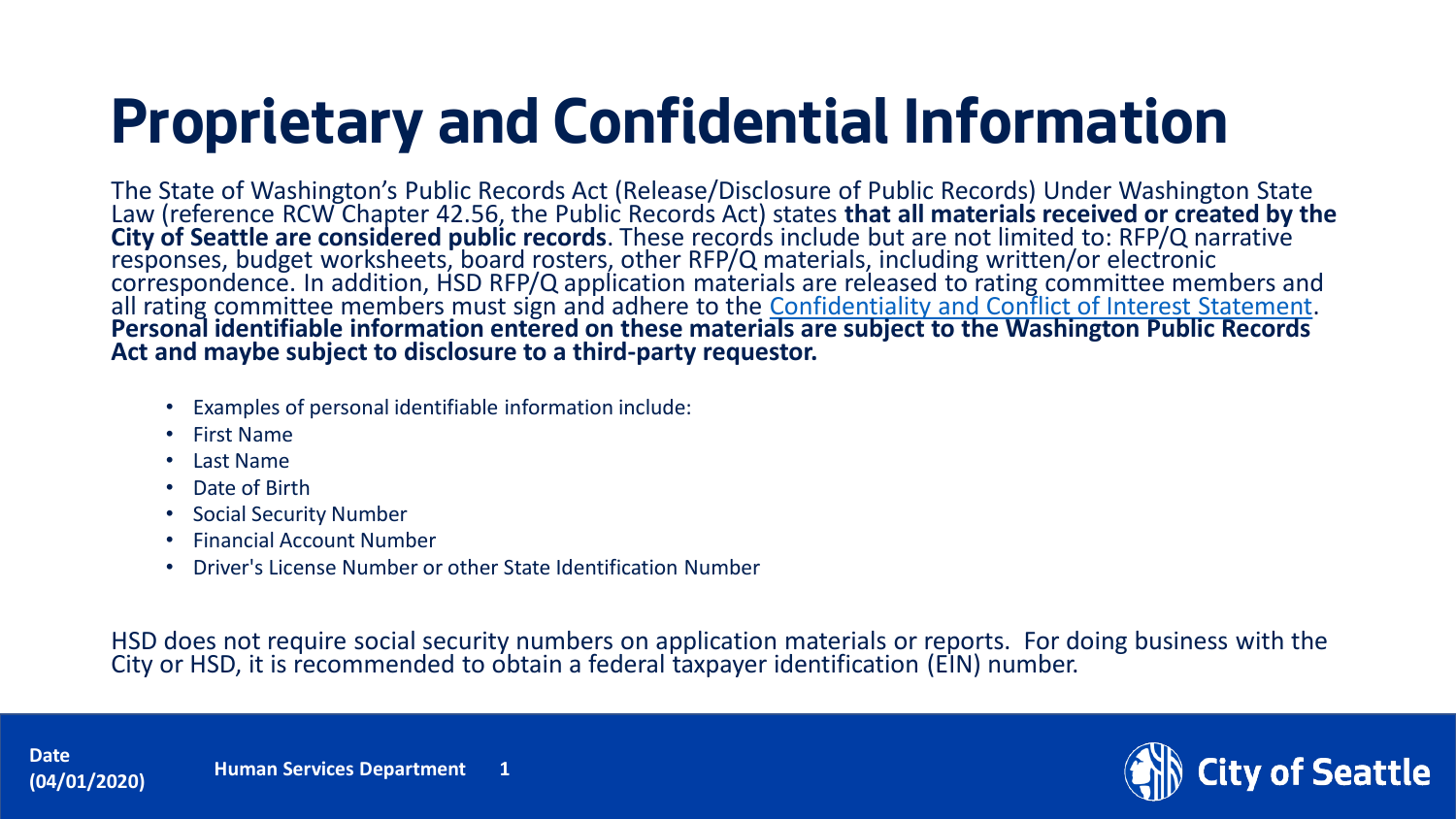# **Session Agenda**

- Introduction
- Timeline
- Background & Requirements
- Submission Instructions
- Review and Rating Process
- Tips
- Appeal Process
- Q & A

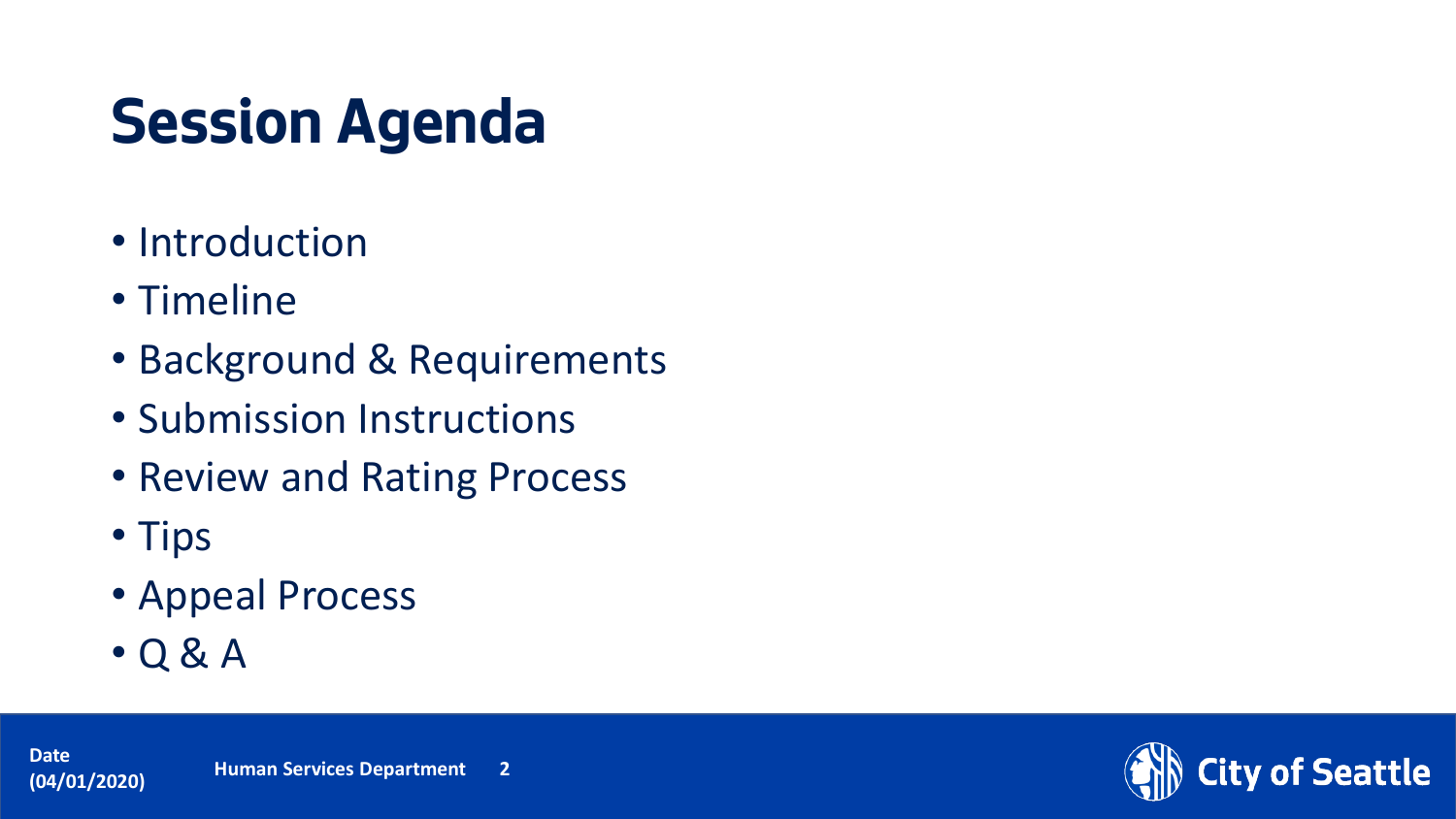### **Introduction**

History of Funding

- This funding opportunity was developed from the
- **City of Seattle's Reentry Workgroup**
- "Reentry work" must first address the harms caused by colonization, genocide, and systemic racism

### •**Not Reentry, but Rerooting**



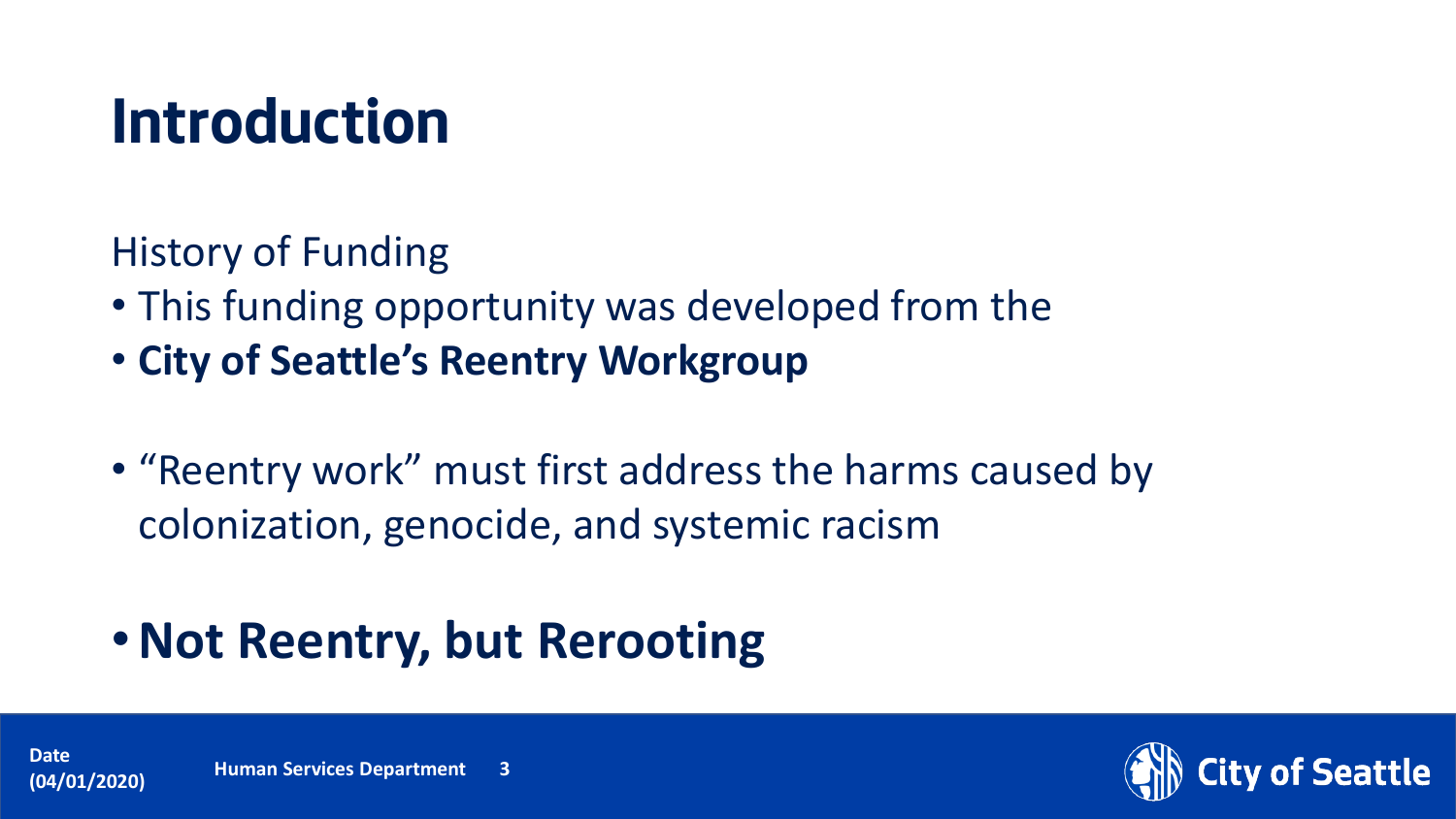### **Introduction**

- This 2020 Reentry/Rerooting Indigenous Community Healing Request for Proposal is an open and competitive funding process
- Approximately \$250,000 of general funds is available for 2.5 years in this RFP. In 2020 \$50,000 is available. The remaining \$200,000 will be available in subsequent years, up to December 31, 2022.
- Funding awards will be made for the period of July 1, 2020 December 31, 2020.



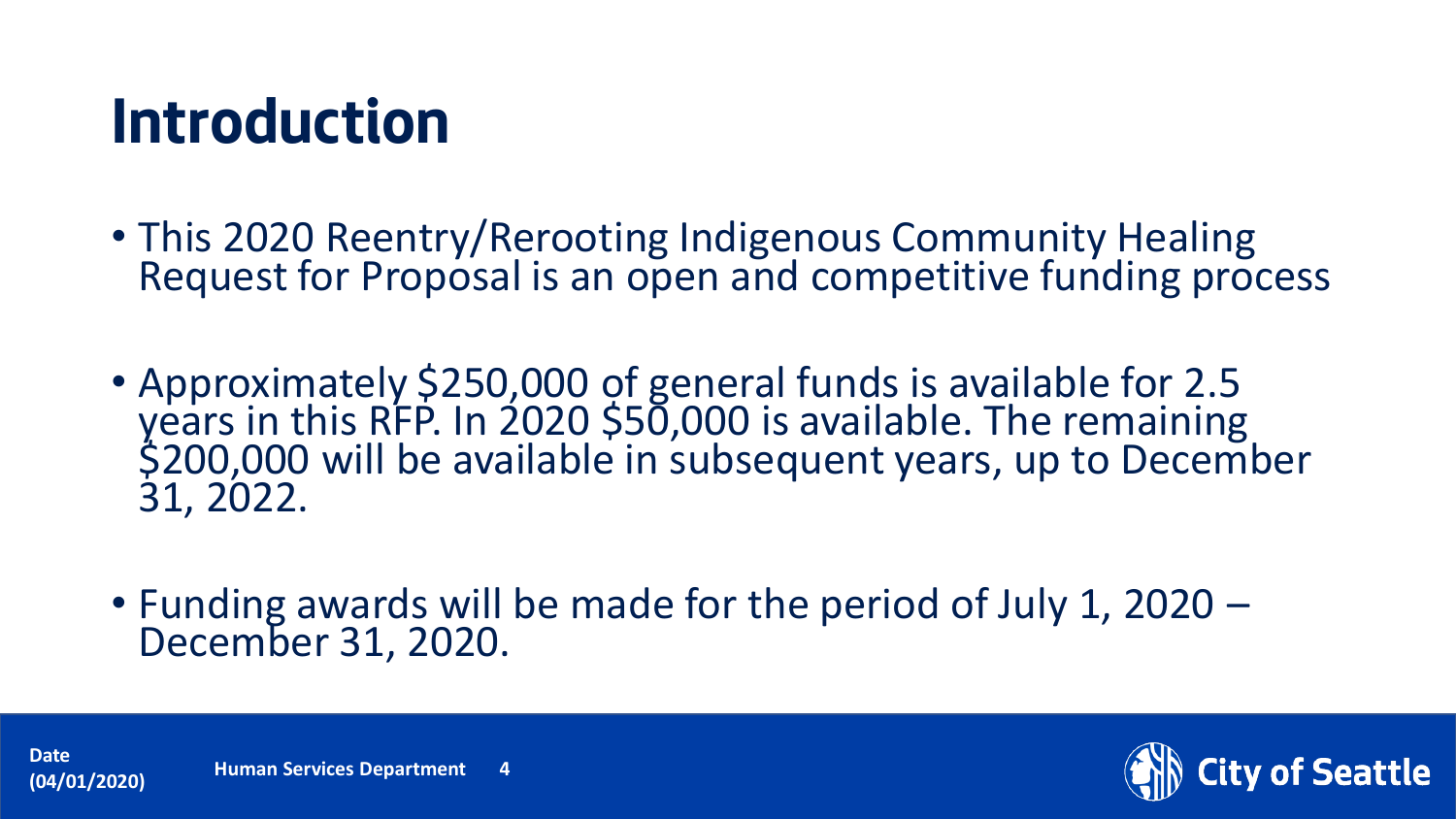### **Timeline**

- Funding Opportunity Announcement March 3, 2020
- 
- 
- Help Session **As needed**
- 
- 
- 
- 
- 
- 
- 

• Information Session(s) #1 Tuesday, March 17, 2020, 5:30pm-7pm, Skype or Phone • Information Session(S) #2 Wednesday, April 1, 2020, 2pm- 3:30pm, Skype or Phone

• Last Day to Submit Questions The be Announced. Please check funding page for updates Tuesday, April 07, 2020 by 4:00 p.m.

• **Application Deadline** To be Announced. Please check funding page for updates Tuesday, April 14, 2020 by 4:00 p.m. Review & Rating Process Thursday, May 5, 2020 Interviews \*as applicable **The State of the Announced. Please check funding page for updates** Monday, April 27, 2020 to Wednesday, April 29, 2020

• Award announcement To be Announced. Please check funding page for updates Friday, May 29, 2020

Appeal Process **To be Announced. Please check funding page for updates** Friday, May 29, 2020 to Thursday, June 4, 2020 • Contract Start Date To be Announced. Please check funding page for updates Wednesday, July 1, 2020



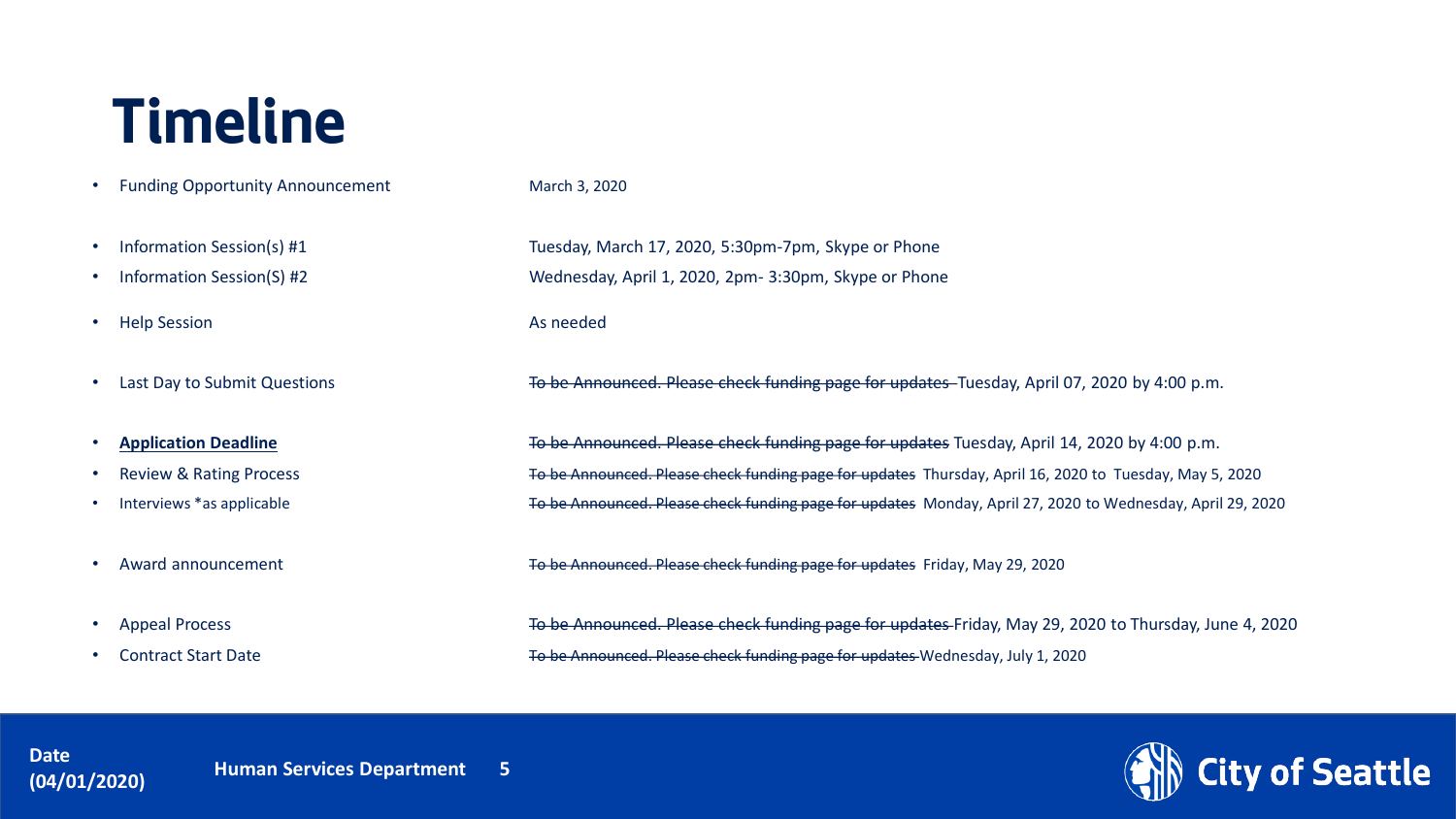# **Background and Requirements (pg. 5)**

- Background
- Service/Program Model
- Populations
- Service Components
- Performance Measures
- Key Staff

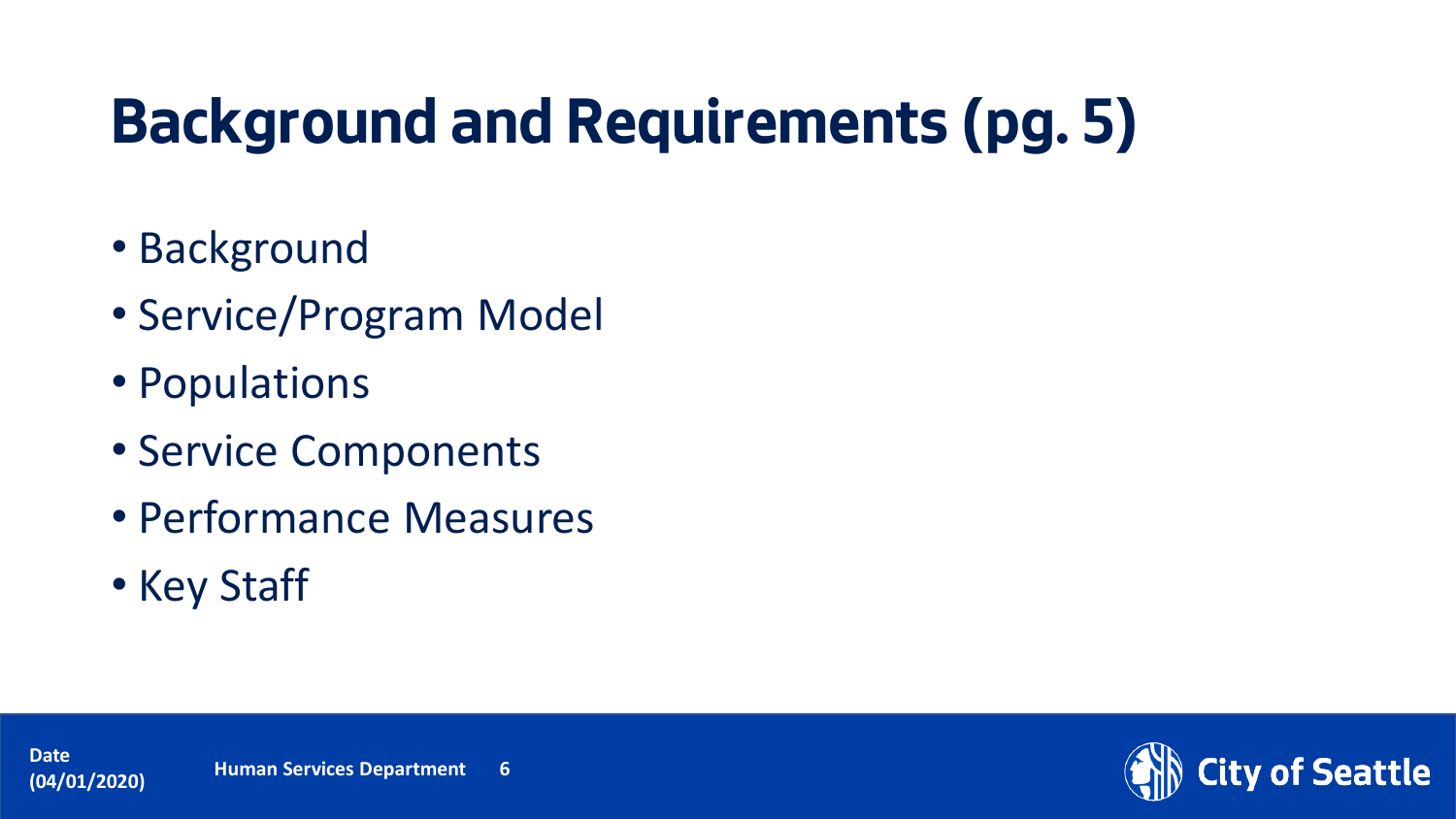# **Background (pg. 5)**

- Disproportionate representation of Native/Indigenous individuals in the criminal legal system
- Individuals returning from incarceration
- This investment focuses on funding Native/Indigenous-led, community-rooted solutions because Native/Indigenous peoples are best positioned to serve their own communities' needs through culturally-based means and healing practices

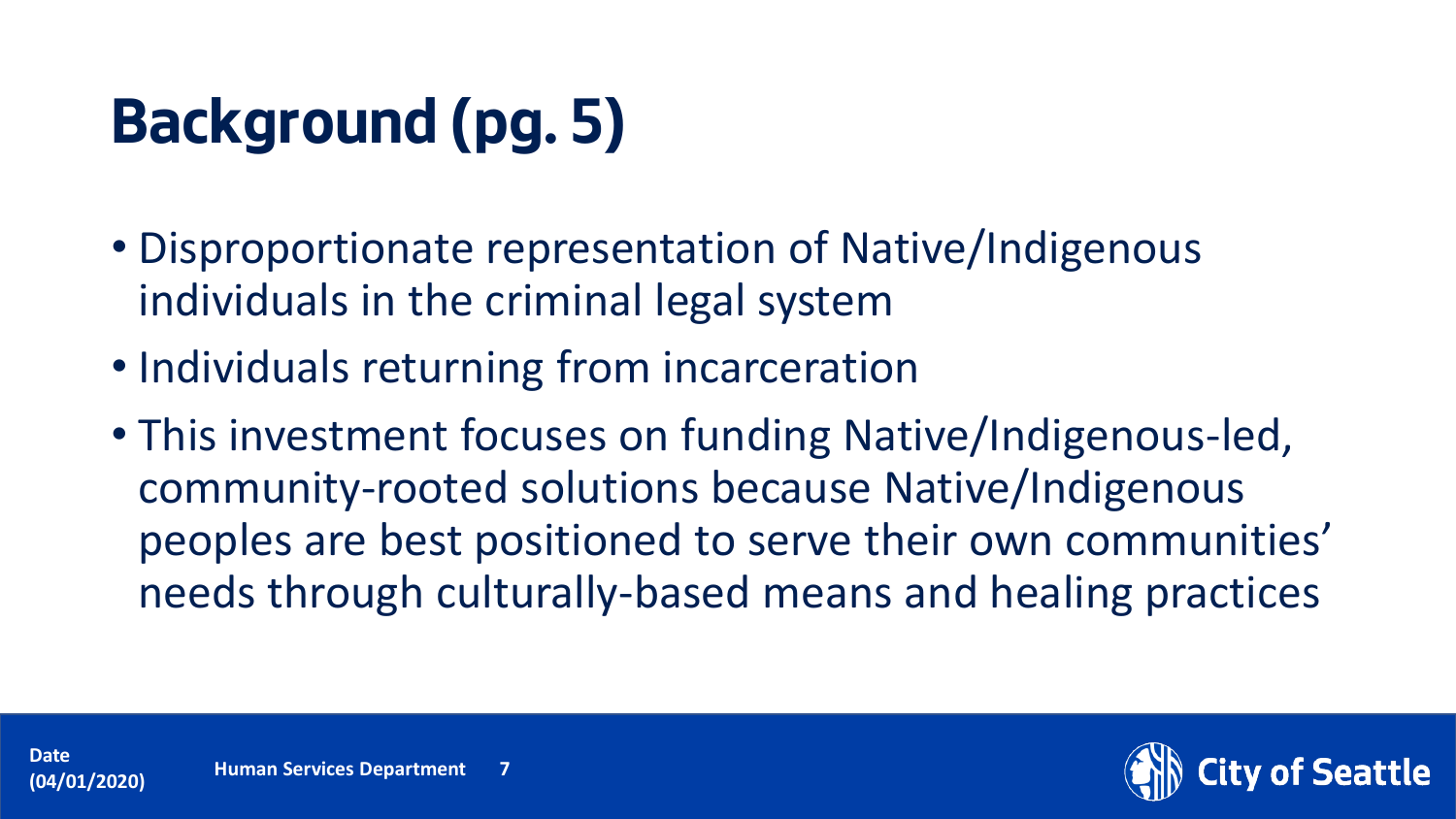# **Service/Program Model (pg. 5)**

- Invest in culturally-relevant, Native/Indigenous-led practices, including but not limited to, drumming circles, sweat lodges, canoe journey, woodcarving, and other practices that focus on community healing and community building; and
- Invest in serving Native/Indigenous peoples currently incarcerated, returning from incarceration, or living with a criminal history.

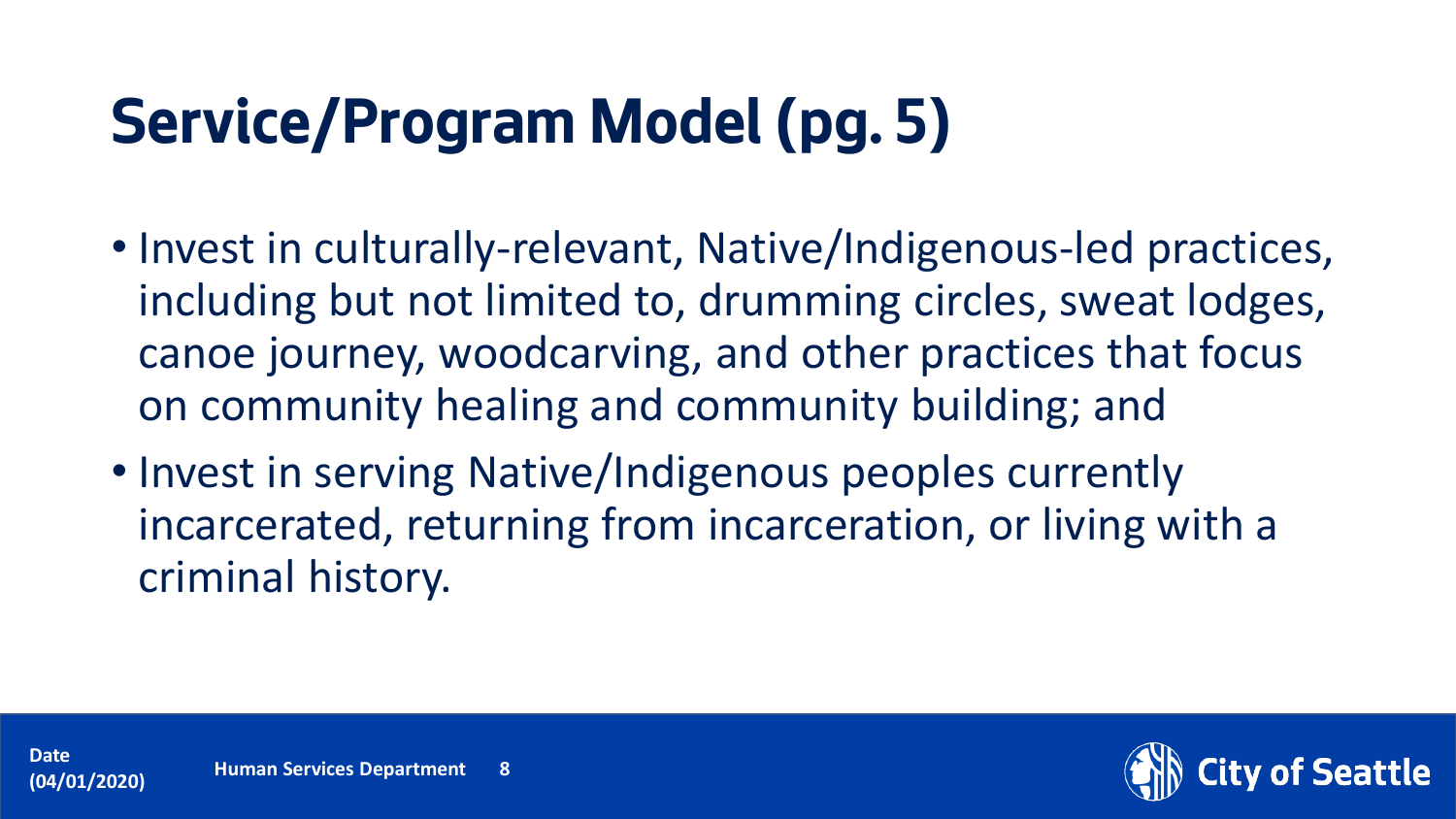# **Service Components (pg. 5-6)**

- Conduct culturally responsive healing practices for Native/Indigenous people who have lived experience of incarceration;
- Sustain and build accountable relationships with individuals currently inside of prisons and jails;
- Work in collaboration with other organizations staffed/serving people of color supporting people who are incarcerated, returning from incarceration, and/or living with criminal history; and
- Participate in a learning cohort that will meet regularly. This cohort will:
	- Develop partnerships and share resources to support community best and promising practices to address issues related to reentry/rerooting.
	- Identify lessons learned that will inform future investments around reentry/rerooting and the criminal legal system.



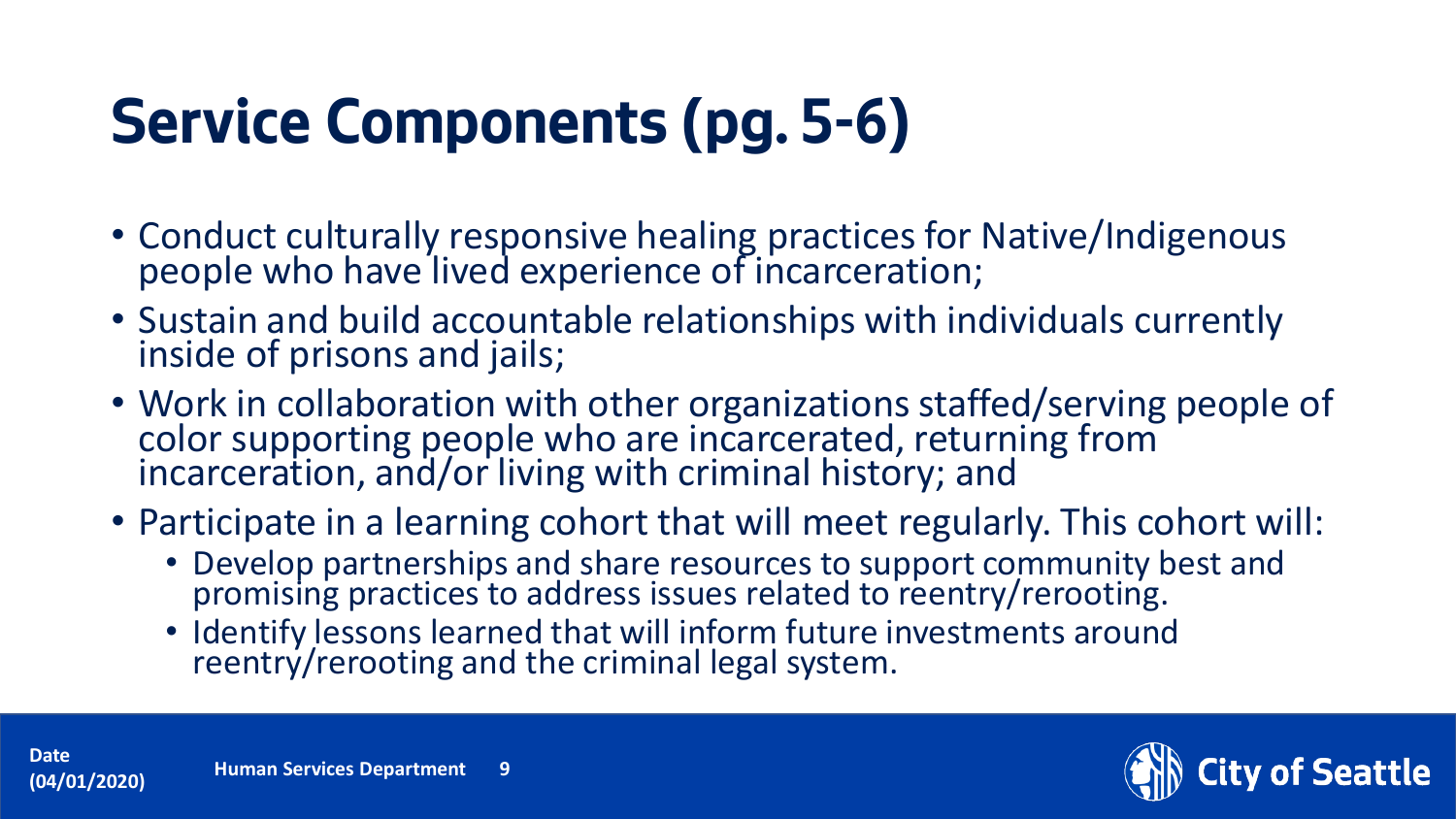# **Population (pg. 6)**

#### **Priority Population**

• Individuals returning from incarceration or living with criminal history and who currently or seek to live or work in the City of Seattle

#### **Focus Population**

• Native/Indigenous

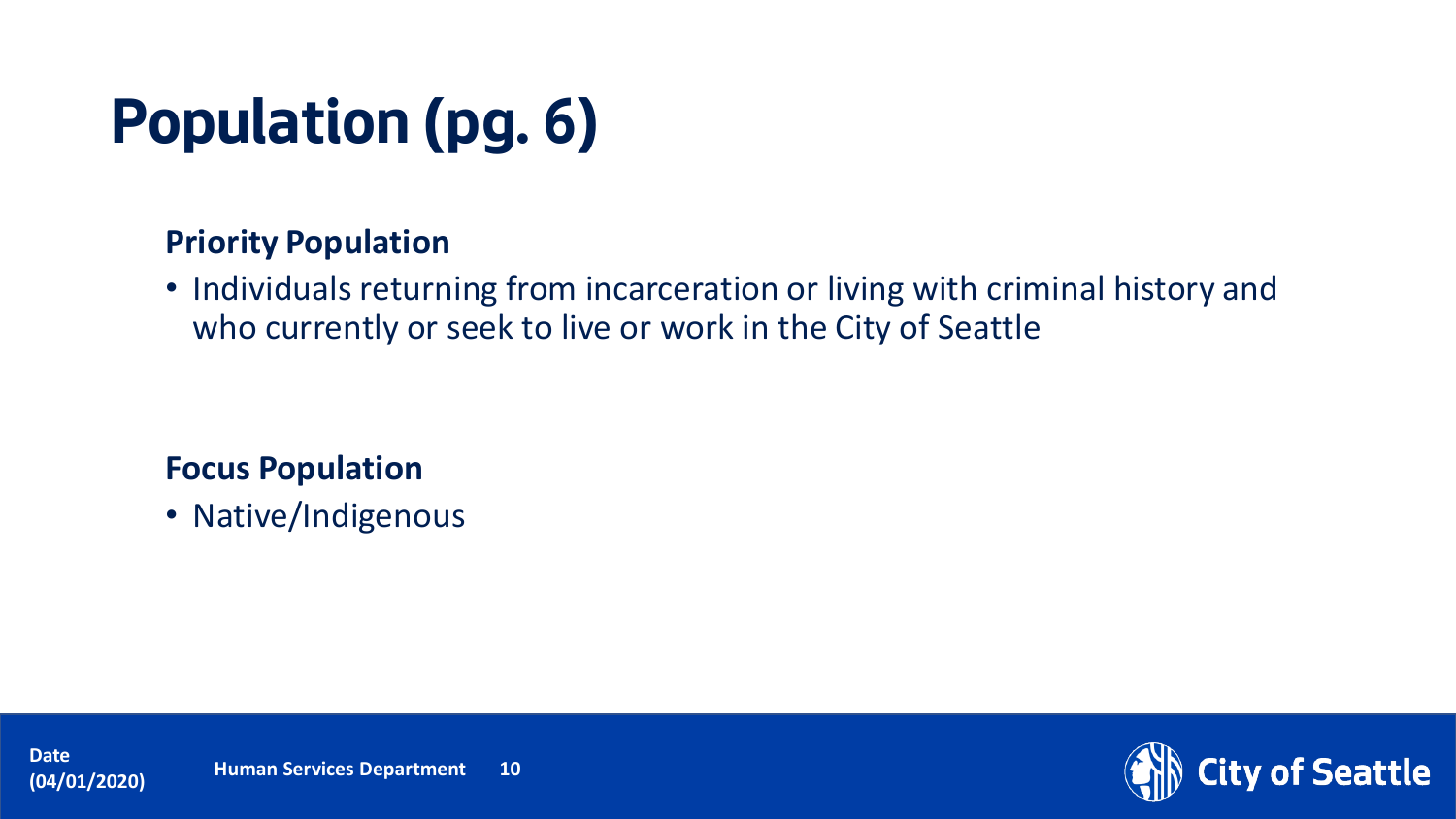# **Expected Performance Commitments (pg. 6)**

• Awardees will be required to develop tools to measure and report on "How many?" (quantity), "How well?" (quality), and "Is anyone better off?" in collaboration with city staff; and provide the respective data to their designated city staff person.

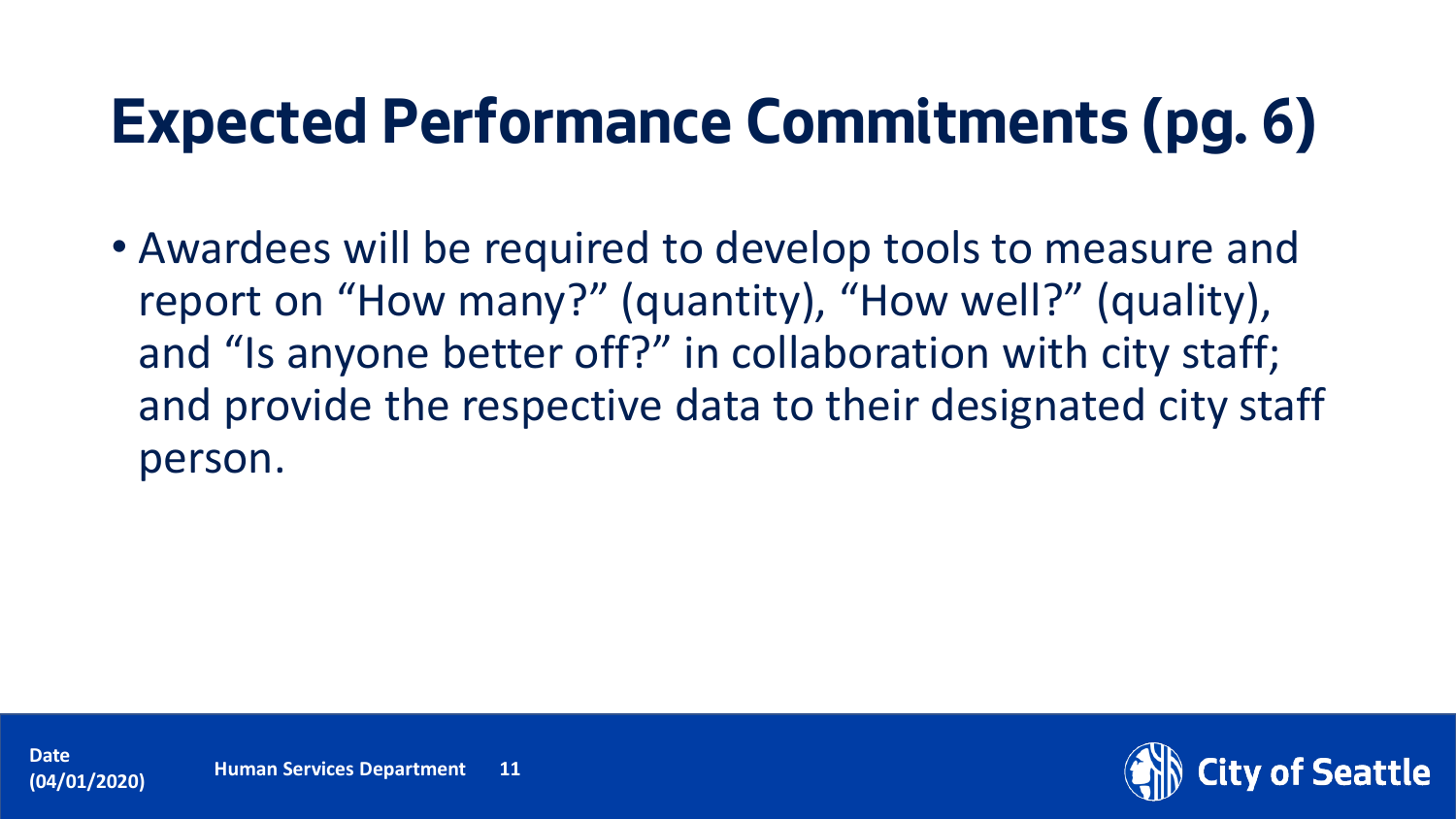# **Key Staff (pg. 6)**

- Led by people with lived experienced of incarceration;
- Strong connection to Native/Indigenous communities;
- Knowledge of Native/Indigenous healing practices and traditions;
- Commitment to building power in the community and/or supporting healing from the impact of oppression;
- Sustained accountable relationships with individuals currently inside of prisons and jails; and
- A commitment to work in collaboration with other organizations/coalitions led by communities of color.

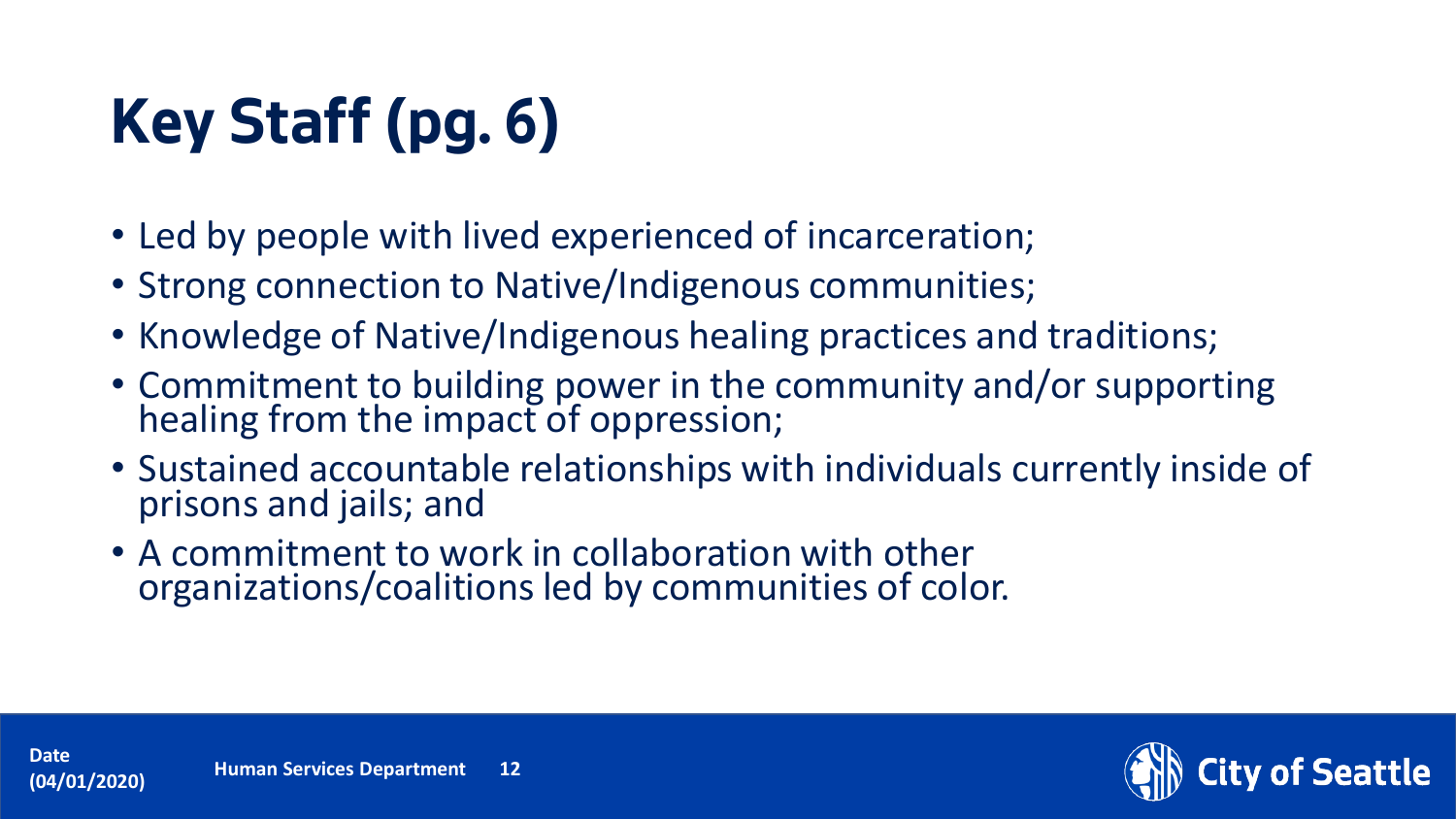# **Submission Instructions (pg. 7-8)**

- Applications due on Tuesday, March 31, 2020 by 4:00 p.m. Tuesday, April 14, 2020 by 4:00 p.m.
- Mail or hand deliver to:
	- Seattle Human Services Department Request for Proposal Response – 2020 Reentry/Rerooting Indigenous Community Healing **ATTN:** Jules Posadas 700 Fifth Ave, Suite 5800 P.O. Box 34215
	- Seattle, WA 98124-4215
- Online at: [http://web6.seattle.gov/hsd/rfi/index.aspx.](http://web6.seattle.gov/hsd/rfi/index.aspx)
- **No faxed or e-mailed submissions**
- Applications must be complete and on-time



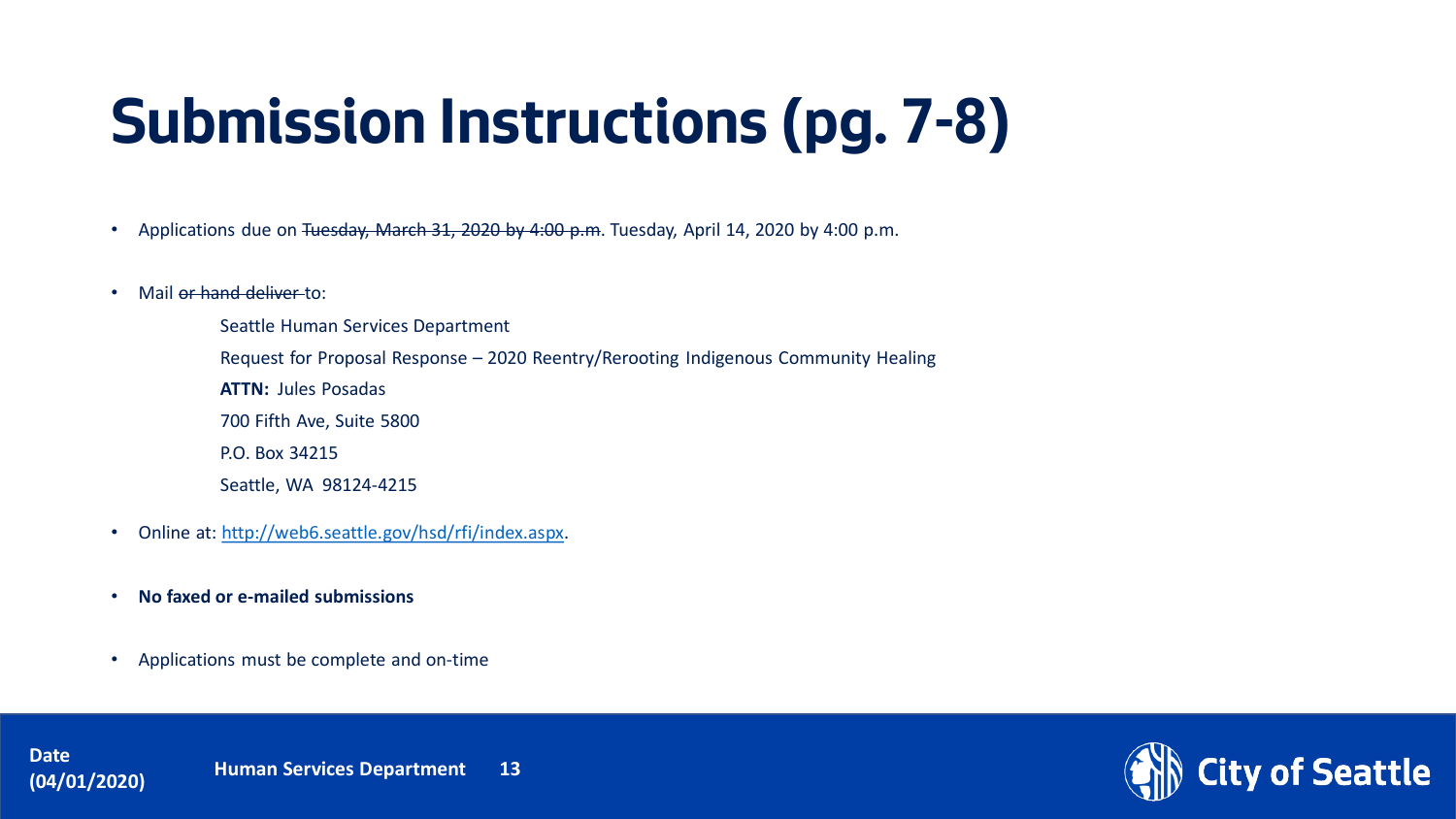# **HSD Online Submission System (pg. 7)**

- The system is NOT an online Application no saving
- You may upload files up to a maximum of 100 MB
- Acceptable file types include: .pdf .doc .docx .rtf .xls .xlsx
- There are required fields to be completed. *Ensure you allow sufficient time to complete the steps in order to submit your application by the deadline.*
- The system automatically sends a confirmation to all e-mail addresses you enter



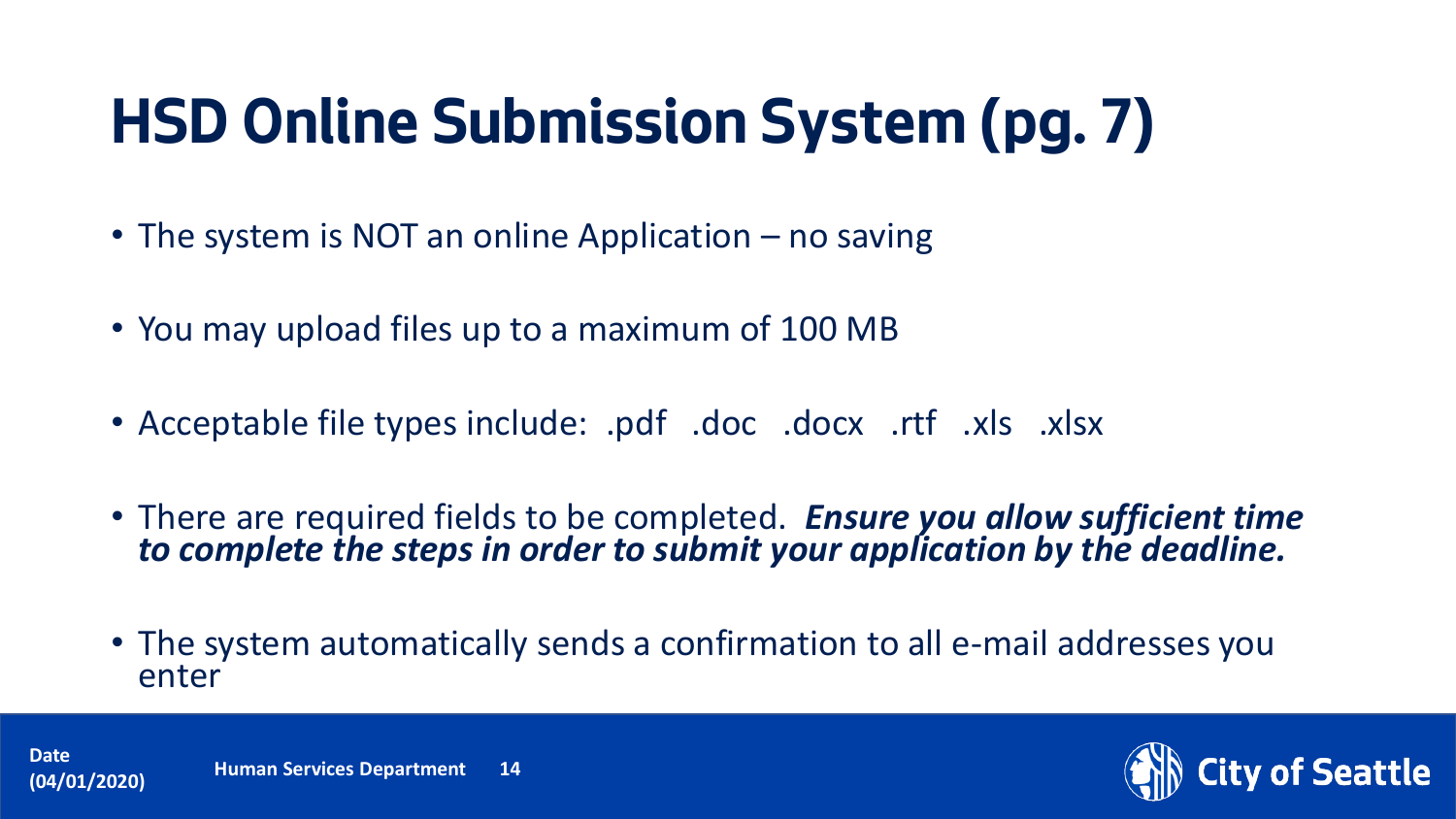# **Complete Applications (pg. 9-10)**

Late applications will not be accepted. **HSD is not responsible for ensuring that applications are received by the deadline.**

Applications must include:

- Application Cover Sheet with a physical signature
- Narrative Response (4-page limit 6-page limit)
- Proposed Program Budget and Proposed Personnel Detail Budget form
- Proof of status as: IRS nonprofit, legal entity incorporation, or tribe
- Current Board of Directors roster or comparable
- Minutes from last 3 Board of Directors meetings or comparable
- Federally approved indirect rate, if applicable

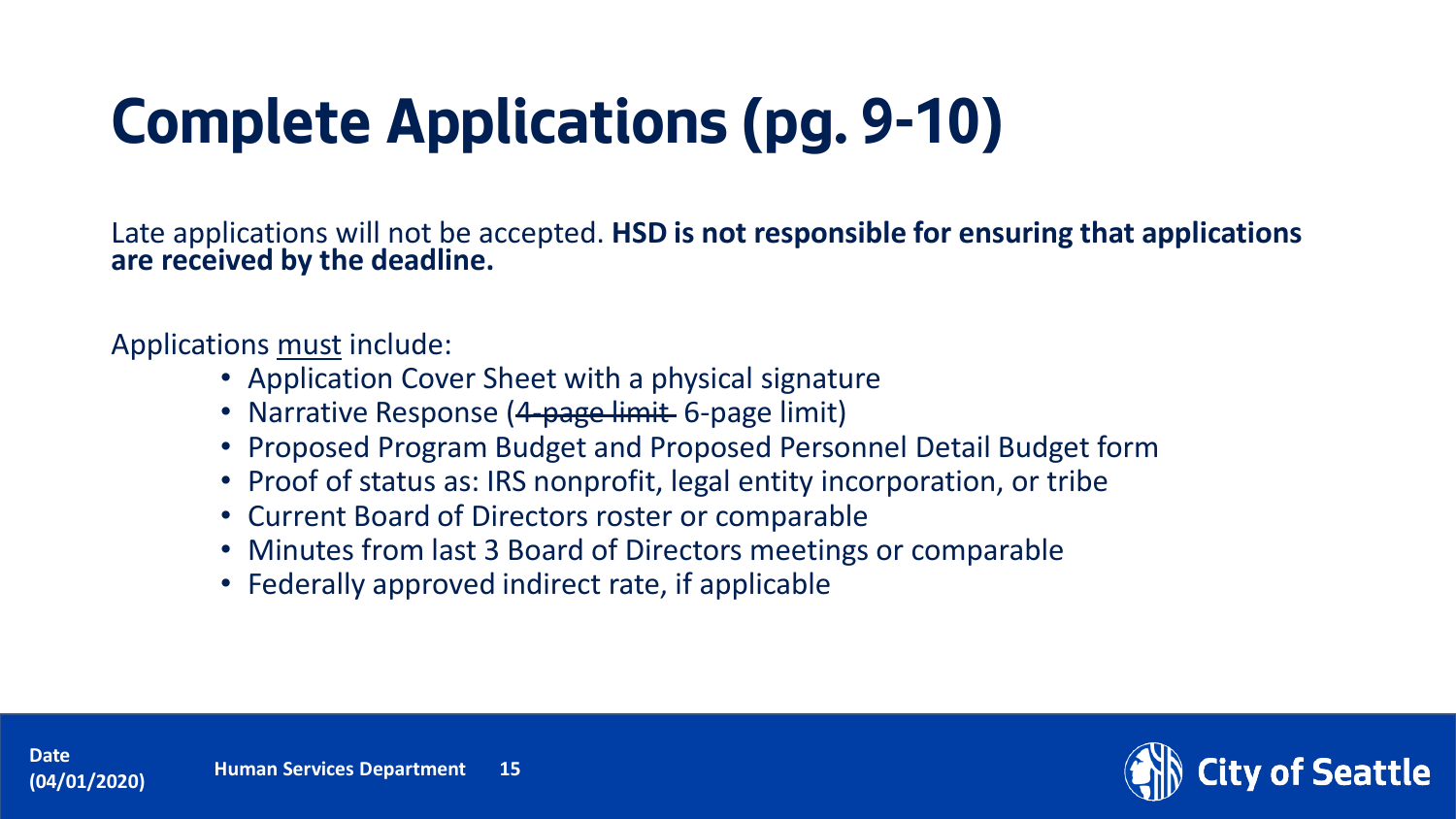# **Fiscal Documents (pg. 10)**

- Agencies for which we have current financial and insurance documents will not be required to resubmit
- Agencies for which we have incomplete or no financial and/or insurance documents will be notified by the Coordinator and required to submit ALL requested documents within 4 business days from the date of written request
- Financial and Insurance documentation that may be requested are listed in Section IV. of the Application

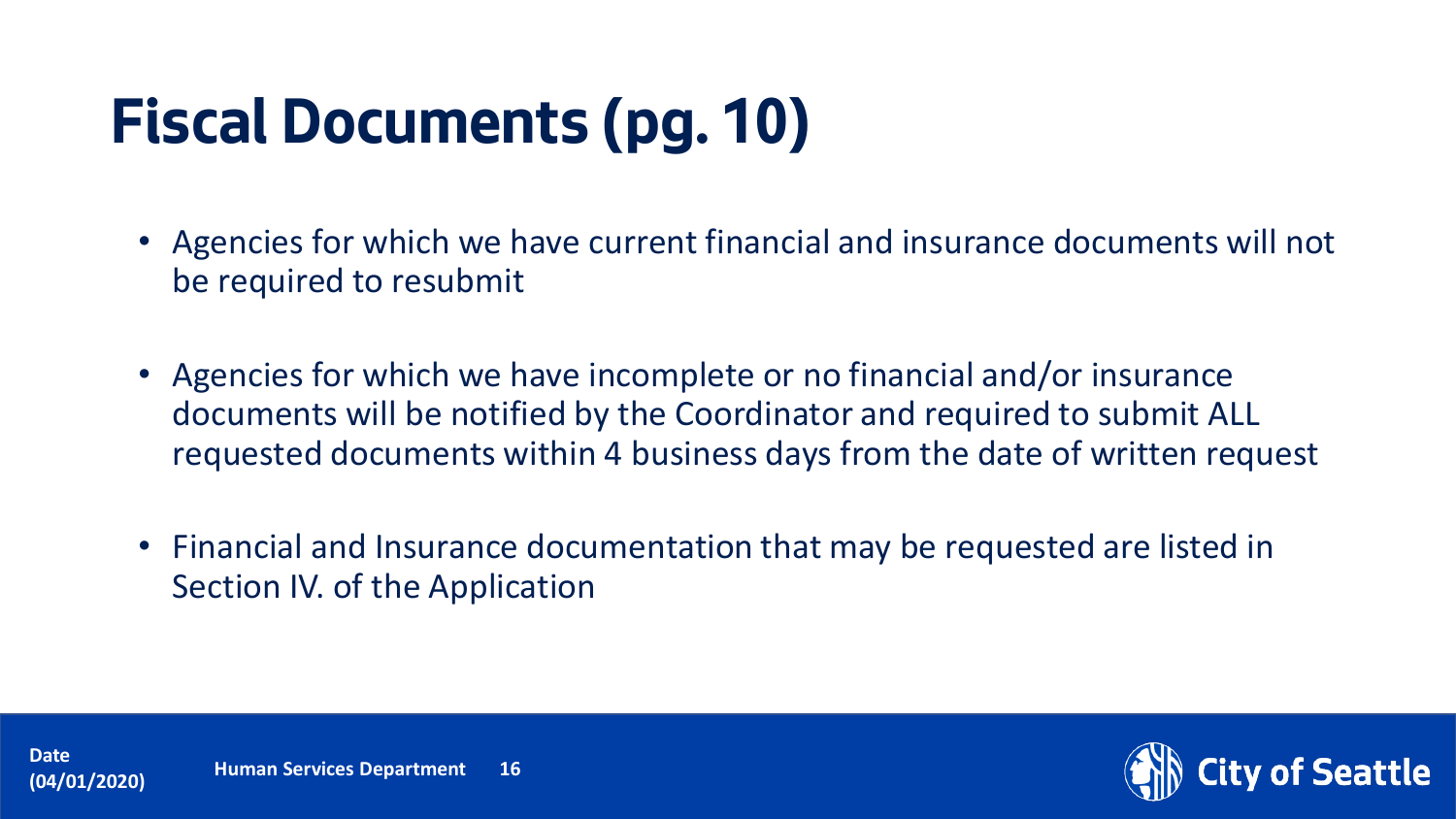# **Fiscal Sponsors (if applicable)**

- Applicants that have a fiscal sponsor, must ensure their fiscal sponsor can meet all criteria as listed in the HSD Fiscal Sponsor Requirements document.
- Fiscal Sponsors are required to comply with all HSD contracting requirements and the Master Agency Services Agreement.
- Fiscal sponsors are required to submit financial documents to HSD as outlined in the application and/or at the request of the RFP coordinator.



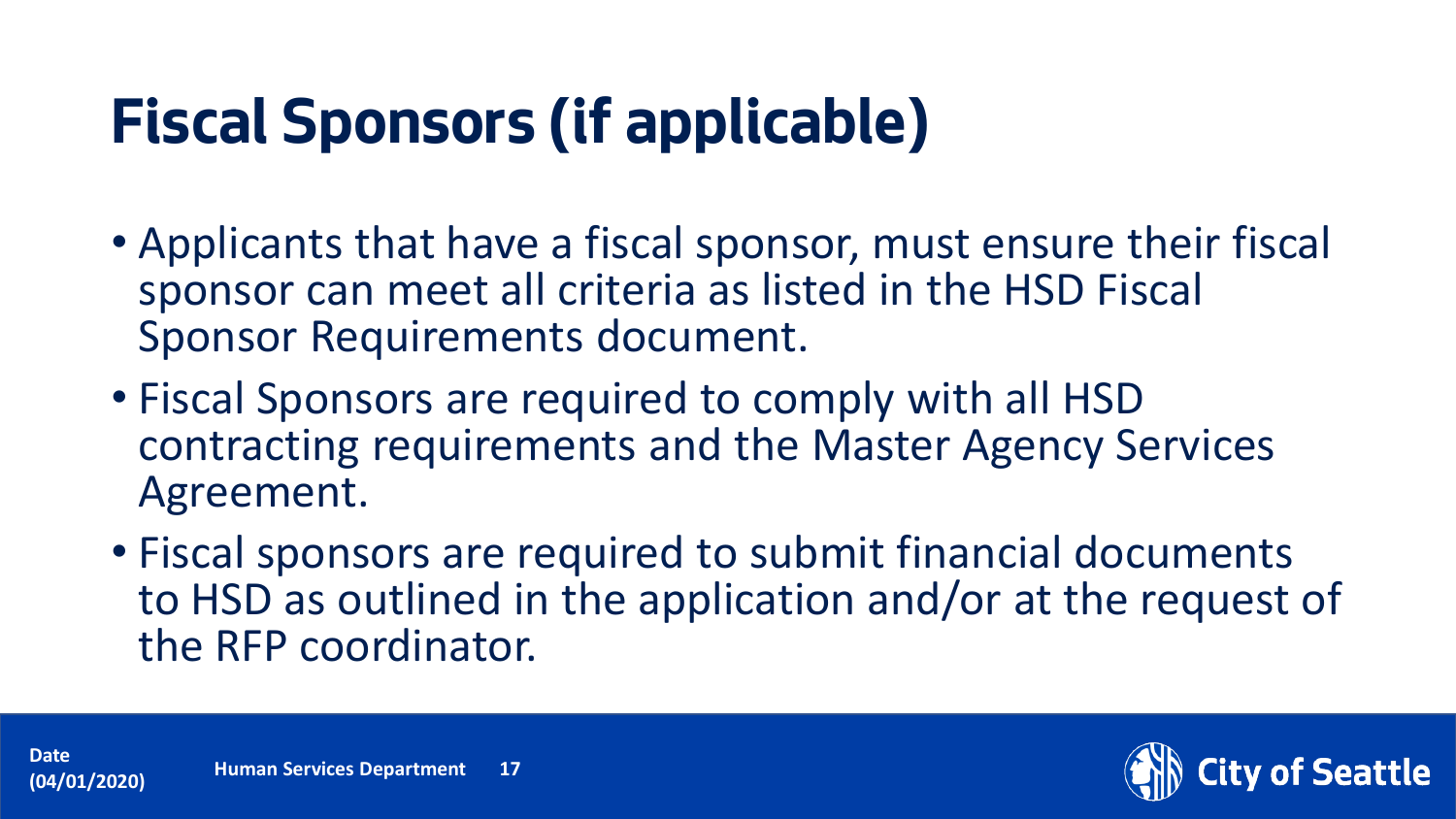# **Rating Criteria (pg. 8-9)**

#### Scoring

| ORGANIZATION/COALITION OVERVIEW | 35%        |
|---------------------------------|------------|
| RACE AND SOCIAL JUSTICE         | 30%        |
| <b>PROPOSAL DESCRIPTION</b>     | 25%        |
| <b>Budget</b>                   | <b>10%</b> |

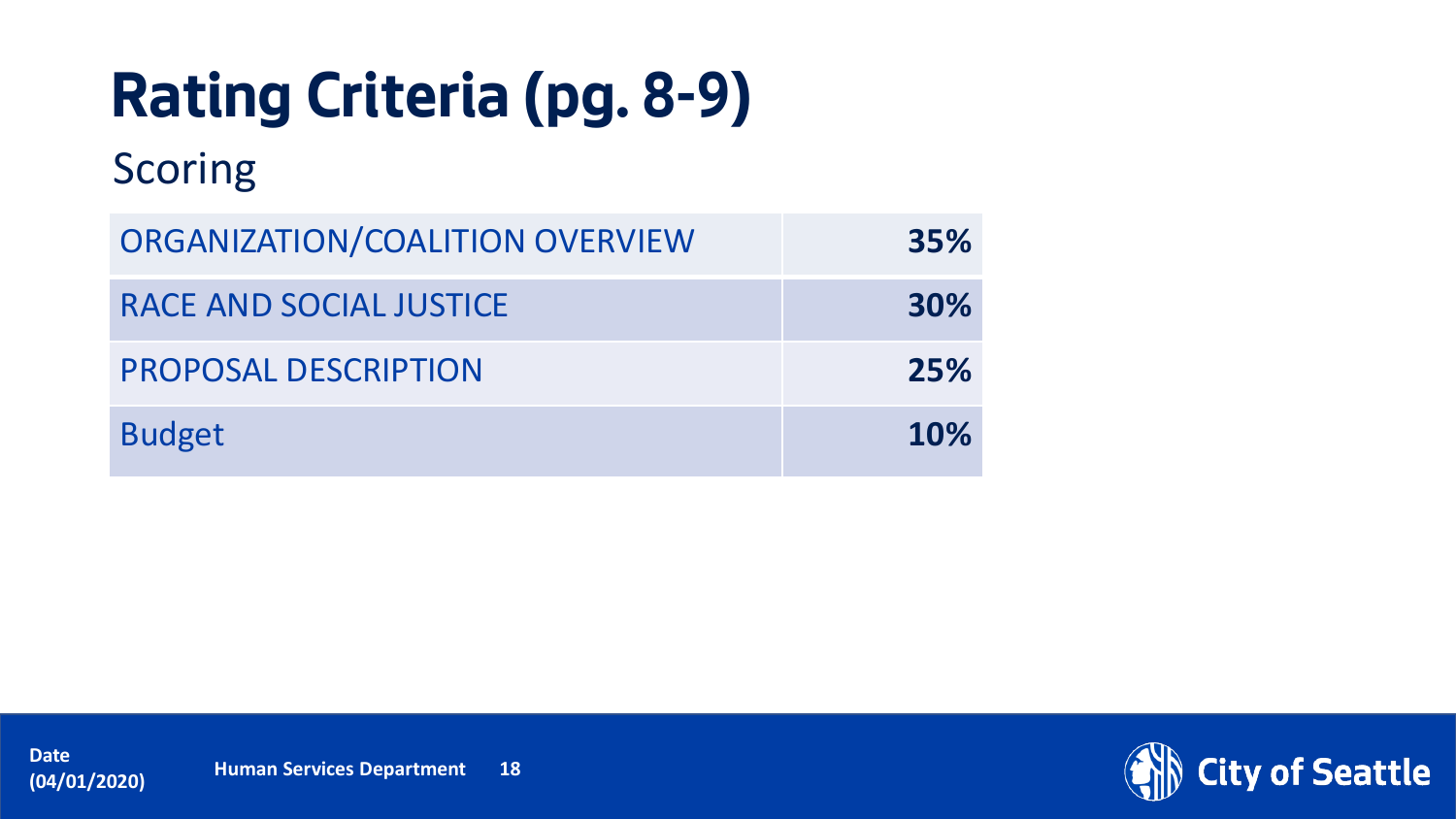# **Review and Rating Summary**

- Applications submitted
- Rating committee reviews complete applications
- Interviews/site visits
- Fiscal review
- Final recommendations to HSD Director
- Agency and public announcement

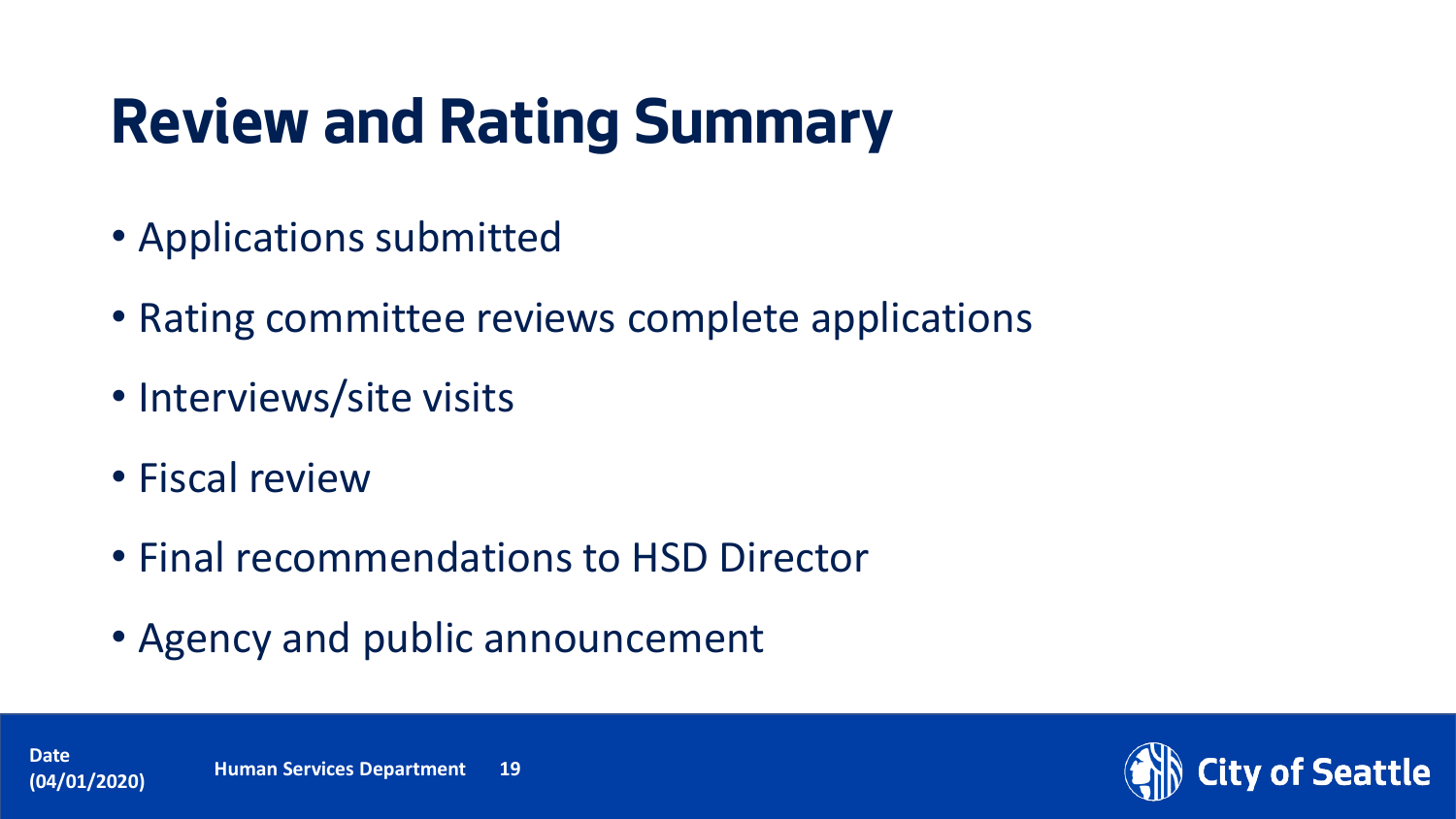

- Follow the required format defined in the Guidelines
- Be specific, detailed, and concise
- Answer all questions and in the context of your proposed program(s)
- Submit an accurate budget; double check your numbers
- Propose plans for addressing services that are not in place



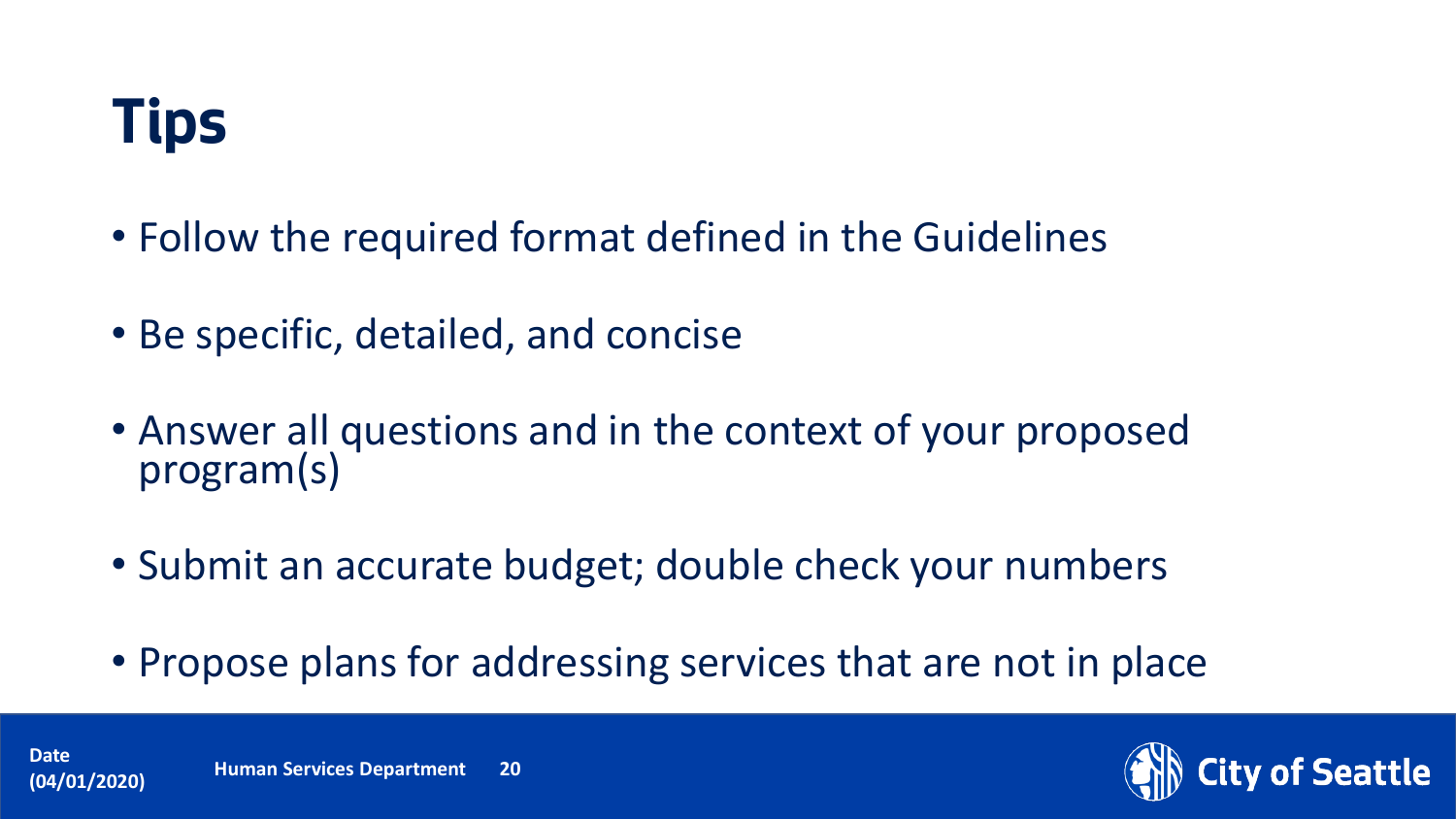# **Tips (continued)**

- Have someone else read your application before submitting
- Meet the 4-page limit Meet the 6-page limit
- Use the application submission checklist
- Start early
- Review the Online Submission Assistance Page for helpful information: <http://web6.seattle.gov/hsd/rfi/help.aspx>
- *E-mail questions to Jules Posadas at Jules.Posadas@Seattle.gov*



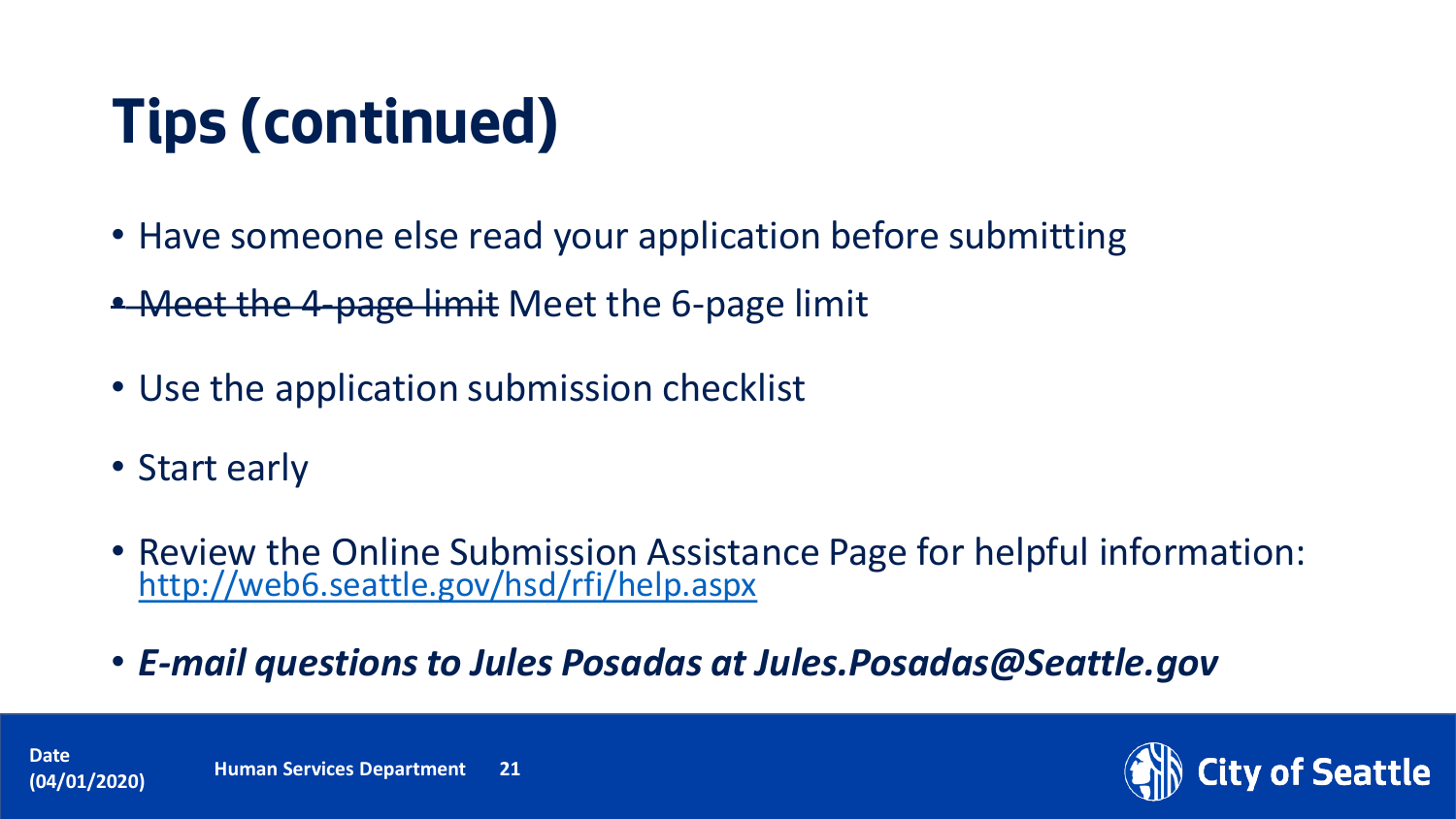# **Appeal Process**

Applicants have the right to protest or appeal certain decisions in the award process

#### Grounds for Appeals:

- Violation of policies outlined in the Funding Process Manual
- Violation of policies or failure to adhere to guidelines or published criteria and/or procedures established in the funding opportunity

#### Appeals Deadlines:

- Appeals must be received within four (4) business days from the date of written application status (award/denial)
- A written decision by the HSD Director will be made within four (4) business days of the receipt of the appeal. The HSD Director's decision is final.

No contracts resulting from the solicitation will be executed until the appeal process has closed. An appeal may not prevent HSD from issuing an interim contract for services to meet important client needs.